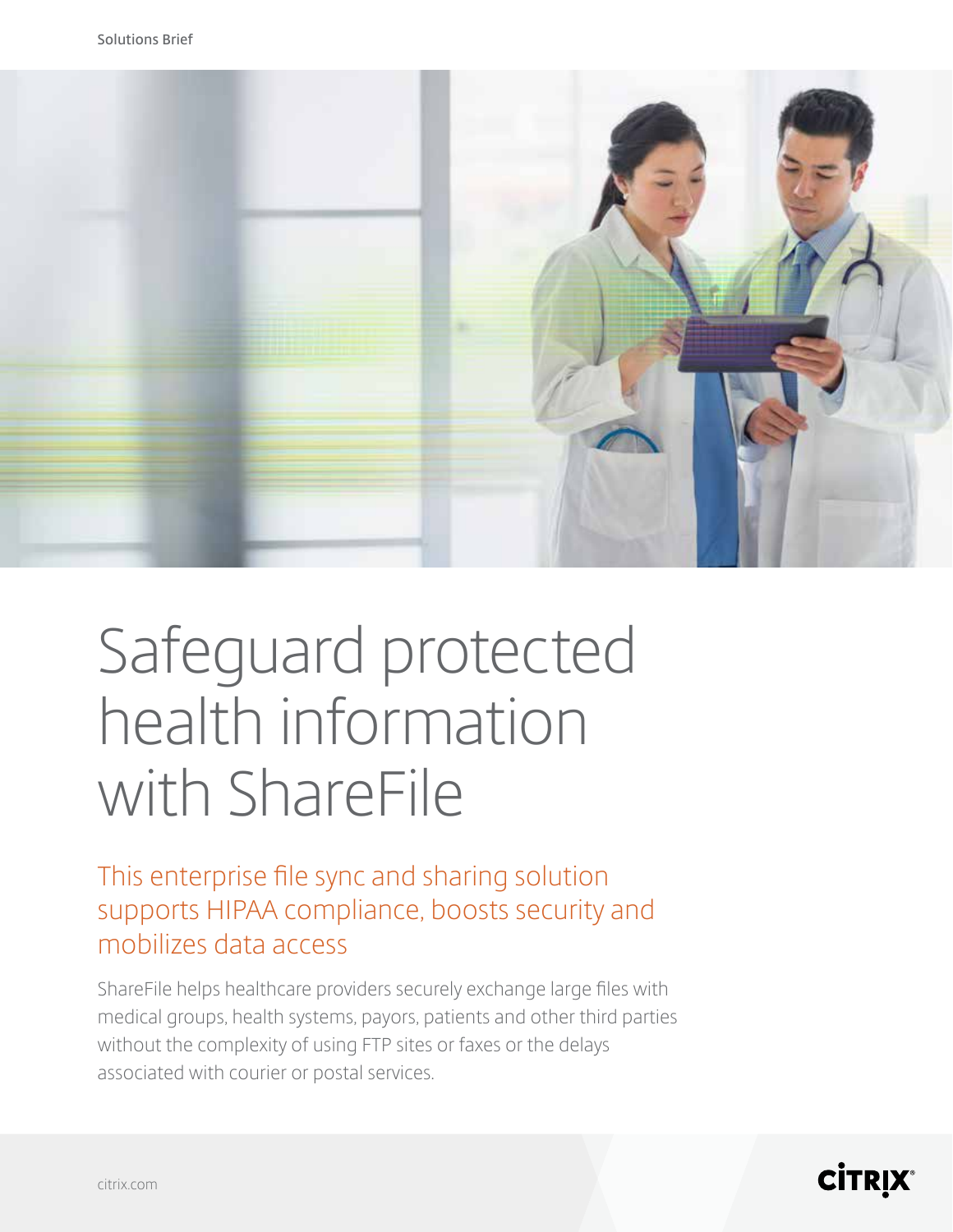Safeguarding protected health information (PHI) is a major priority for healthcare organizations. The 1996 Health Insurance Portability and Accountability Act (HIPAA) provides a framework for the legal protection of patient-specifc healthcare data today. Any frm operating in the healthcare industry must adhere to HIPAA's stringent security requirements that protect patient data shared by physical or virtual means. An additional HIPAA rule, the Omnibus Final Rule added in 2013, states businesses that interact with and transmit PHI are subject to enhanced rules and penalties for noncompliance with the law. Organizations are turning to secure, healthcare-specifc, cloud-based IT solutions that address these rules and further reduce the risk associated with a breach of PHI. Many healthcare IT teams are deploying enterprise-grade fle sync and sharing tools to address security of patient records.

#### **Healthcare industry challenges**

- Comply with HIPAA requirements
- Leverage current IT infrastructure investments – connect to existing network shares, SharePoint or ECM systems
- Enhance patient care quality with easy yet secure access to patient healthcare information
- Improve employee productivity via instant access to corporate data and personalized desktops from any device

ShareFile is an enterprise-grade, HIPAA-compliant fle-sharing solution. ShareFile gives healthcare organizations a choice of where data is stored – on premises, in a dedicated healthcare cloud or a combination — to meet individual needs. IT can provide instant mobile access to data, including information on existing network drives and SharePoint sites. Caregivers can access, sync and securely share fles within their delivery network and with ancillary providers. Clinical staff can send discharge instructions and wellness resources to patients and track download statistics. Offine access and integration with email simplify secure fle sharing.

ShareFile addresses key business requirements that healthcare organizations face today:

- Safeguard PHI
- Send and receive confdential fles with encryption to maintain HIPAA compliance
- Prevent information leaks and security breaches
- Increase mobile productivity and collaboration
- Provide IT with controls and tools such as robust reporting, fle tracking and usage auditing

ShareFile for healthcare empowers mobility and provides organizations with the power to share and protect PHI with tools that are easy for everyone to use.

## **Safeguarding PHI**

ShareFile allows IT to determine how sensitive data is stored, accessed and shared. Advanced security features including remote wipe, device lock, passcode protection, white/black listings and data expiration policies ensure complete control over enterprise data, regardless of where it is located. Robust reporting and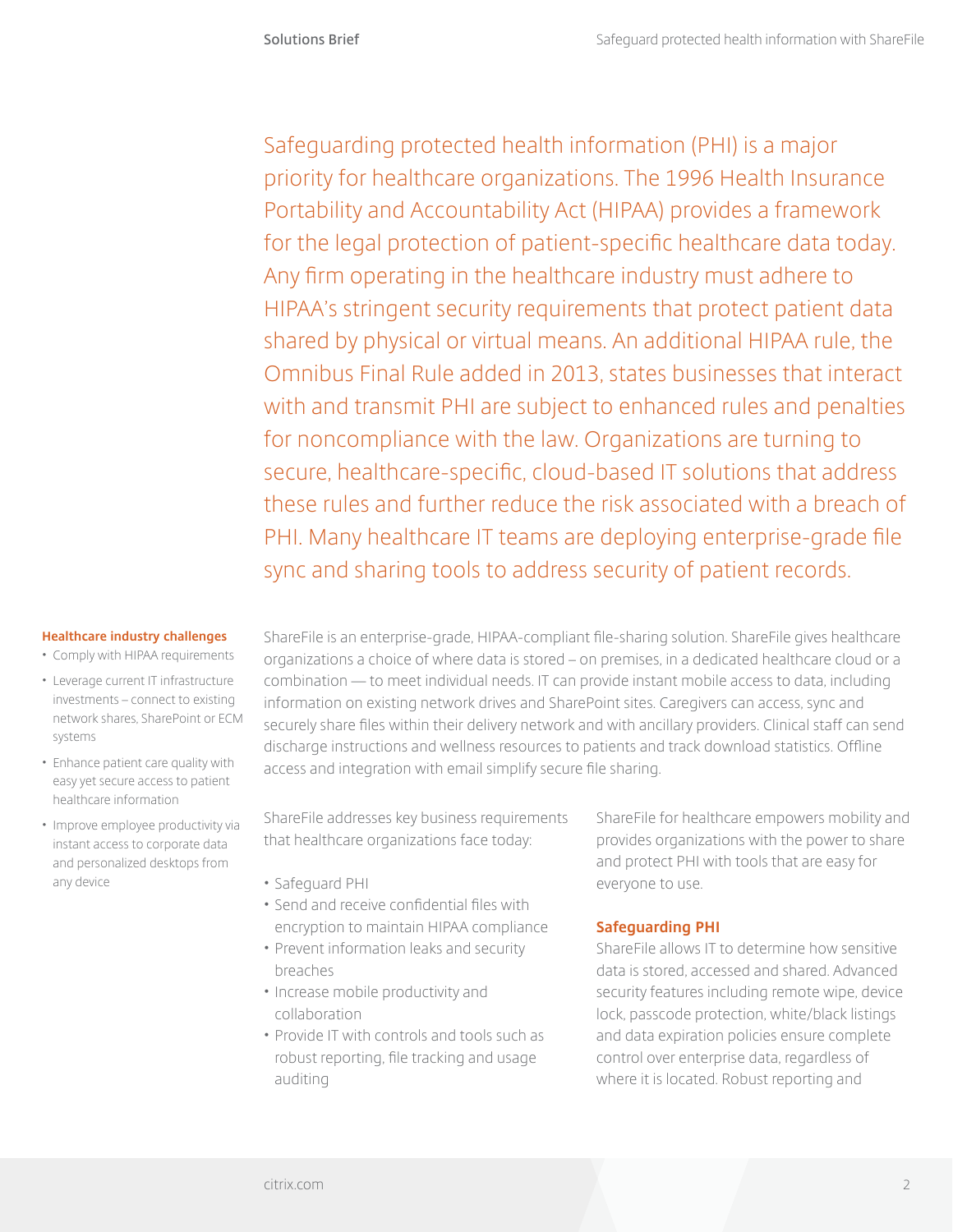#### **ShareFile delivers business results**

- Easily and securely send and receive confdential healthcare fles with encryption
- Address HIPAA rules for confdential PHI with a private enclave dedicated to healthcare
- Boost security and gain IT control of how PHI is stored, accessed and shared
- Enhance collaboration in real time with features that facilitate data exchange

auditing features enable IT to track and log user activity in real time and create custom reports to meet corporate data policies and compliance requirements. Seamless integration with enterprise directory services simplifes authentication and user provisioning.

ShareFile provides additional safeguards unique to healthcare to support customer compliance obligations under HIPAA. Many of these controls are not confgured by default and require confguration setup during ShareFile deployment.

- **• Audit controls** Customers can use the tools provided within ShareFile to review account activity, such as account usage and access to fles and folders.
- **• Unique users and authentication** ShareFile lets customers create individual user accounts based on unique email addresses. For easier access and enhanced authentication security, customers also can integrate with a SAML 2.0-compatible identity management solution to enable single sign-on.
- **• Emergency account access** Account administrators on the customer side are the only people with total authorized access to their ShareFile accounts. Customers are responsible for assigning emergency access to PHI stored in ShareFile in the event the account administrator is unavailable.
- **• Session timeout** ShareFile gives customers the technical ability to automatically log out a user after a period of inactivity. Customers can defne the length of this period of inactivity, and they are responsible for enforcing an automatic logout period consistent with their internal policies. ShareFile also provides a button that lets users log out of a session at will.
- **• Encryption** ShareFile handles the encryption and decryption of all fles, including those containing PHI. Users can, at their discretion, also encrypt fles prior to uploading. If a user

chooses to do this, ShareFile will still automatically encrypt fles a second time. Files are transferred through ShareFile over a secure SSL/TLS connection and are stored at rest with AES 256-bit encryption.

- **• Integrity controls** To help ensure that PHI has not been altered or destroyed in transit or at rest, ShareFile uses industry-standard hashing algorithms to verify fle integrity during upload and download.
- **• Passwords** ShareFile gives customers the technical ability to set a unique password for each user account. ShareFile password policy parameters include password expiration, history and minimum length. Customers can confgure password complexity controls according to their own internal policies. ShareFile can also integrate with identity management solutions that are compatible with SAML 2.0.
- **• Account lockout**  By default, ShareFile locks out a user for fve minutes following fve failed login attempts. ShareFile configures these settings as account preferences to satisfy customer requirements. Customer-defnable lockout settings are available upon request.

#### **Send and receive confdential fles to maintain HIPAA compliance**

With ShareFile, all fle types can be securely shared digitally with anyone, either internal or external to the organization. Very large fles can be shared. Users can preview all Microsoft offce fles and PDFs within their web browsers. Built-in mobile editors can be leveraged to permit free-form signatures on documents.

The Send a File feature enables companies to collect sensitive patient documents from third parties without giving them access to their central system. Some companies have found this useful for collecting medical test reports from other facilities to accelerate care.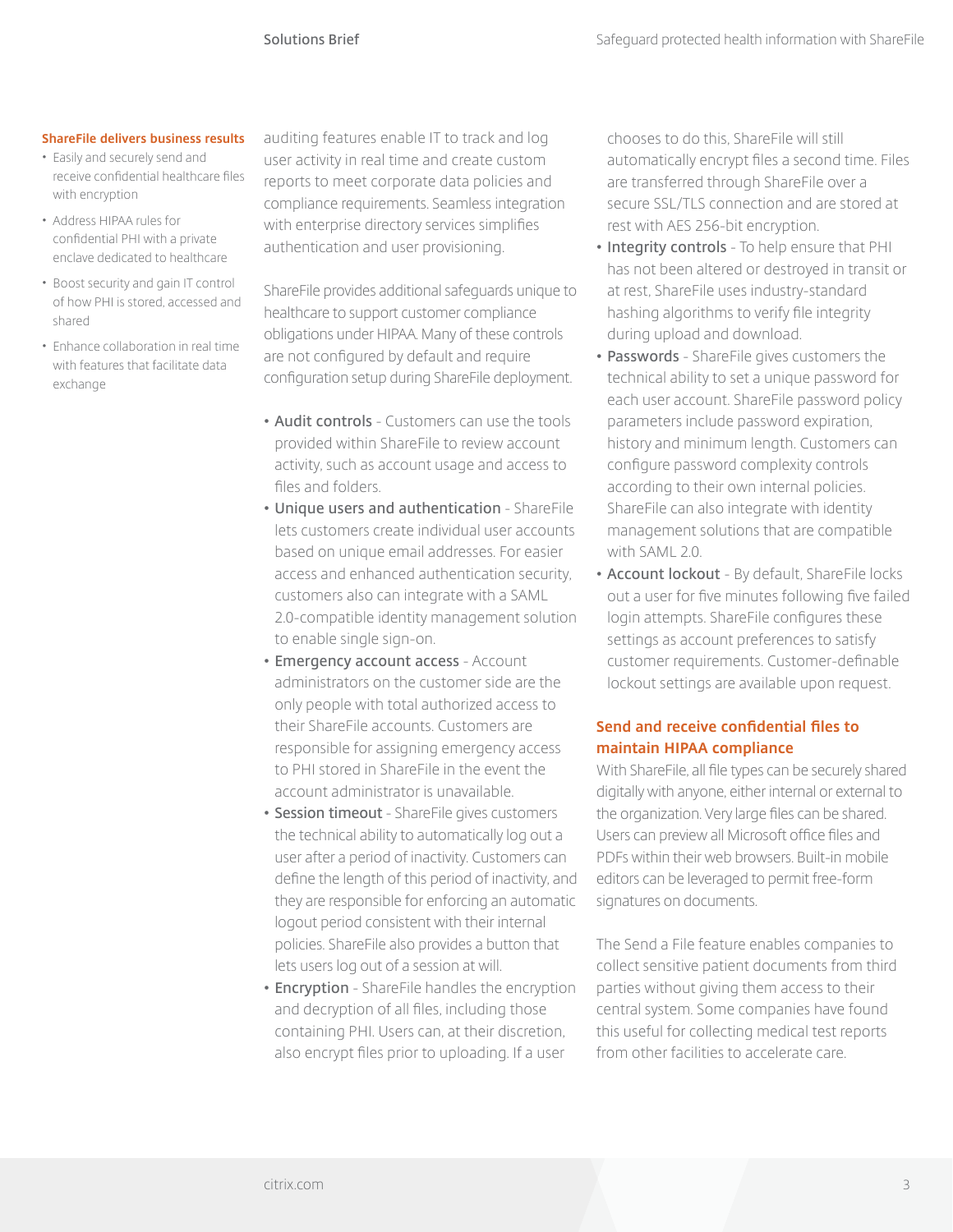The ShareFile Cloud for Healthcare is a dedicated, secure storage space within a private cloud where customers can have PHI processed and stored. This private cloud, which hosts multiple customers, is reserved for those in industries that process or store PHI, such as healthcare, insurance and fnancial services companies. The ShareFile Cloud for Healthcare is technically compliant with the HIPAA Omnibus Final Rule.

Customers wishing to use the ShareFile Cloud for Healthcare must sign and return a Business Associate Agreement (BAA) to Citrix before ShareFile can provision their account. ShareFile maintains a BAA for each covered entity, such as a hospital, doctor's offce or health insurance provider, and a separate BAA for business associates such as accounting or consulting frms that work with these covered entities. Customers designated as a covered entity

under HIPAA must sign the Covered Entity BAA before using ShareFile to process and store PHI. Similarly, customers designated as business associates under HIPAA must sign a Business Associate BAA. There is no additional cost to join the ShareFile Cloud for Healthcare.

For information on how the ShareFile Cloud for Healthcare supports your efforts to comply with the HIPAA Omnibus Final Rule, read the ShareFile Cloud for Healthcare Whitepaper.

#### **Easily and securely exchange fles**

ShareFile offers several built-in features that permit easy and secure exchange of confdential patient fles inside the organization and with external healthcare providers, medical groups, health systems, payors, patients and other third parties:



#### **Email integration**

With the ShareFile Plug-in for Microsoft Outlook® , users can securely send fles to patients, insurance companies or other parties with the proper PHI guidelines, instead of faxing them. File tracking and alerts notify users when recipients download documents.



#### **Patient portal**

Easily share confdential records, information and forms with patients using the ShareFile patient portal. No software downloads are required, so patients can quickly access this secure portal.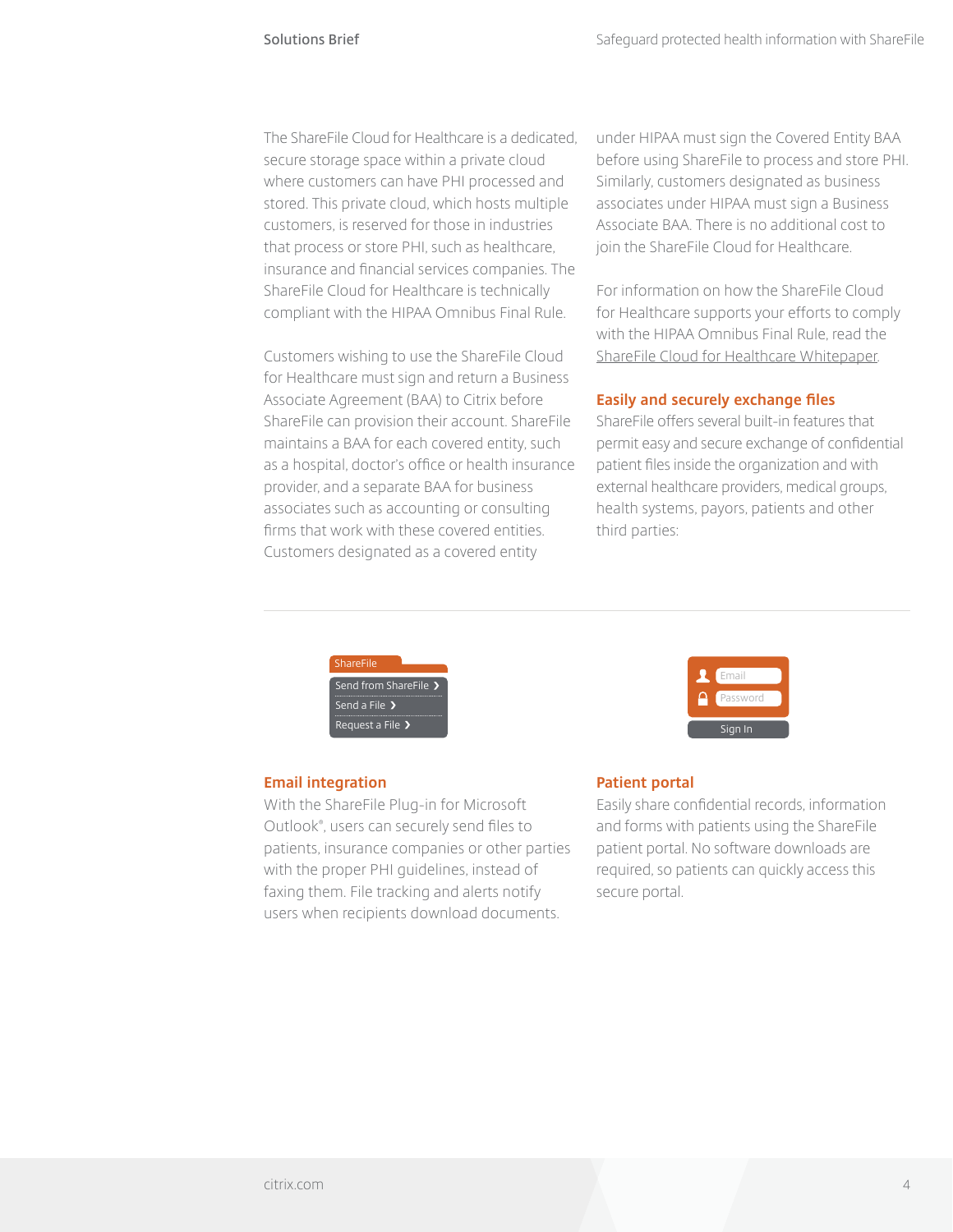### **Prevent information leaks and security breaches**

Organizations have the fexibility to choose where data is stored – on premises, in the cloud or a combination — to meet their specifc requirements for data sovereignty, compliance, performance and costs. For organizations that require increased data protection, ShareFile offers customers the ability to encrypt data with their own encryption keys. By defning where data is stored, IT can build the most costeffective and customized solution for the organization. ShareFile with StorageZones also allows IT to take advantage of the economic benefts and effortless management of a cloudbased service.

Files are transferred through ShareFile over a secure SSL/TLS connection and are stored at rest with AES 256-bit encryption. Through the Passcode Lock feature, IT can leverage the mobile device's encryption capabilities and enforce encryption for all ShareFile data on the device. The data centers that host the ShareFile web application and databases are SSAE 16 accredited and the data centers that host the fle storage application are SSAE 16 and ISO 27001 accredited. Citrix implements and maintains commercially reasonable and appropriate physical, technical and organizational controls to protect customer data. ShareFile is PCI-DSS compliant and will enter into a HIPAA BAA.

Enforce data security policies for sensitive and confdential data by integrating ShareFile with existing DLP (data loss prevention) systems to restrict document sharing based on the fle's DLP classifcation. ShareFile integrates with popular DLP systems (Symantec Data Loss Prevention, McAfee DLP Prevent, Websense TRITON® AP-DATA, RSA Data Loss Prevention and others) for Customer-managed StorageZone deployments only. Enterprises, especially those in

highly-regulated industries, need to be able to control fle sharing based on the content inside the fles themselves. Connecting ShareFile with customer's existing DLP system allows ShareFile to classify fles based on their content and enforce sharing restrictions per company policies.

## **Increase mobile productivity and collaboration**

ShareFile provides users with a true enterpriseclass data services across all corporate and personal mobile devices, while giving IT all the control it needs. Users can access, sync and securely share fles from any device with people both inside and outside the organization for easy collaboration and enhanced productivity. ShareFile seamlessly integrates with workflow tools such as Microsoft Outlook and provides a rich user experience on any device to enhance productivity. Offine access keeps productivity up even when on the go.

Assigned users can securely access fles from any device (desktops and mobile devices) and from any location. ShareFile offers a full suite of intuitive mobile apps that make data accessible anywhere, such as at the offce, at the hospital or during a patient visit.

## **IT control and reporting, fle tracking and usage auditing**

For IT, ShareFile provides comprehensive capabilities to track, log and report on user fle access, sync and sharing activity, including the date, type, place and network address of each user event. IT can enable tracking through workflow tools such as the Plug-in for Microsoft Outlook. Multiple versions of fles can be stored to create full audit trails of editing activity. IT can also track remote wipe activity on a device from the time the wipe is initiated through its execution, and will receive a notifcation indicating whether the wipe has succeeded. IT can create custom reports on account usage and access.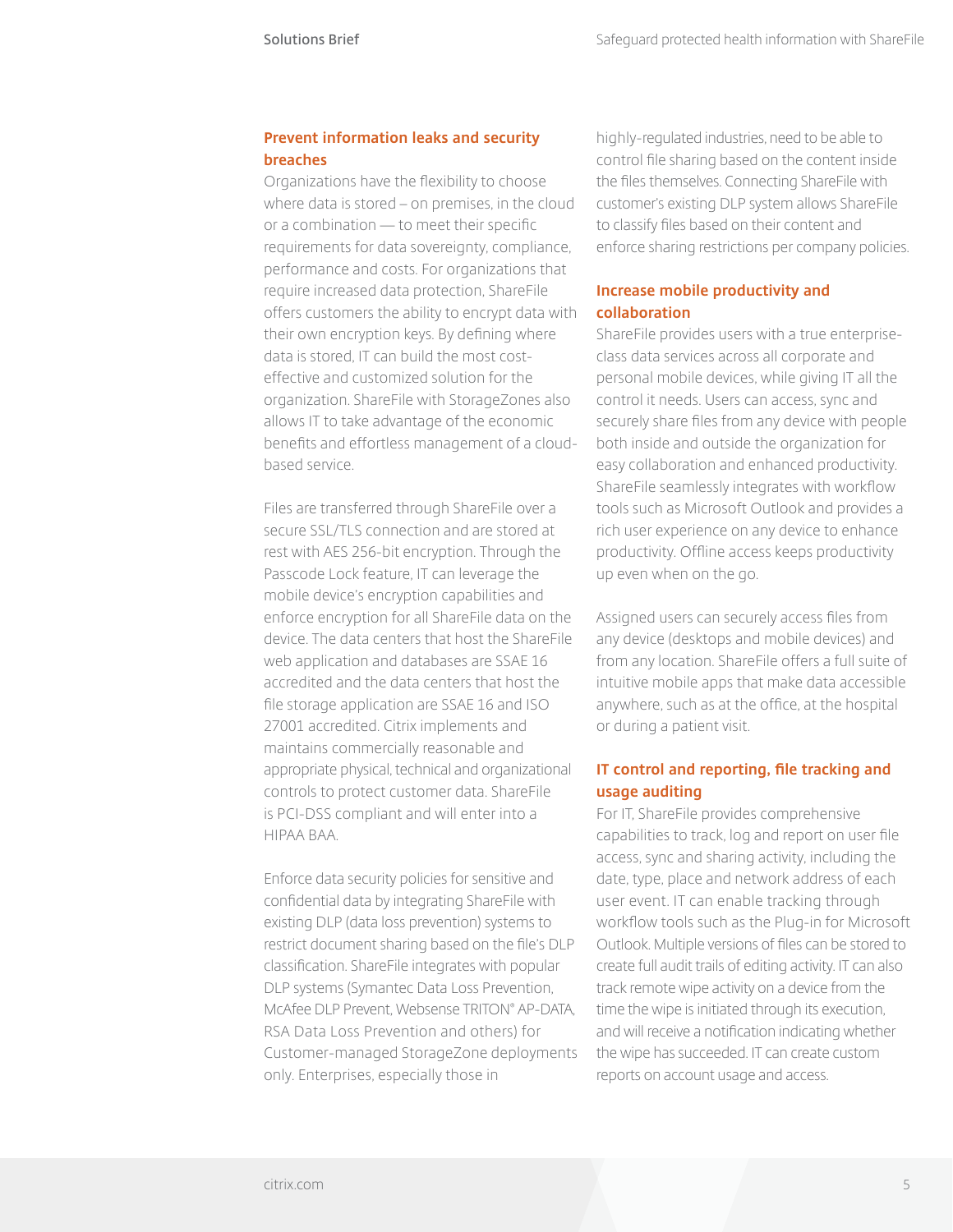IT can control specifc user rights to ShareFile. Users can be granted download-only access or full upload/edit/delete rights depending on their location, role, device and other criteria. Some organizations set up ShareFile logins with defined password complexity for each user account, restrict the number of downloads available to a given user, restrict upload and download permissions for users and define length of time for folders and links to expire. IT can also restrict access based on network location and can blacklist/whitelist email domains to control data sharing. IT can also limit access to the Sync feature for specifc users, such as those with managed or corporate devices.

ShareFile is available in multiple languages: English, French, German, Spanish, Japanese, Korean, Simplifed Chinese, Russian, Dutch and Portuguese.

#### **Conclusion**

ShareFile is an enterprise fle sync and sharing solution that supports HIPAA compliance, boosts security and mobilizes data access. ShareFile helps healthcare organizations, which operate in complex legal and security-intensive environments, safeguard PHI. Healthcare workers can quickly and effciently send and receive confdential fles while maintaining HIPAA compliance ShareFile also addresses top concerns of healthcare IT to prevent information leaks and security breaches. Healthcare IT managers now have the tools they require with an enterprise-ready and secure solution that helps control how data is accessed, stored and shared.

Learn how the ShareFile Cloud for Healthcare helps healthcare providers meet compliance requirements and reduce ineffciencies.

#### **Citrix, a trusted partner to healthcare providers**

Citrix is the trusted solution partner for 90 percent of the world's largest healthcare providers, all of the US News & World Report top hospitals for 2014 and all the top health information technology vendors. Millions of clinicians and staff rely on healthcare IT solutions from Citrix to deliver seamless, secure, instant access to patient information as they roam across facilities, devices and networks.

**Citrix offers additional solutions** that enable healthcare IT leaders to centralize and streamline IT operations and infrastructure to reduce overhead and gain effciencies that will transform their business:

- **• Clinical mobile workspace** The Citrix mobile workspace delivers an always-on, alwaysconnected, personalized working environment by securely uniting clinical and non-clinical Windows, web and mobile applications, desktops, files and services into a single workspace tailored to a person's role or medical specialty.
- **• Instant, secure access to clinical and business applications** – With XenApp, IT can instantly deliver clinical and business software – like EMRs, imaging viewers and revenue cycle management solutions – to people working across distributed facilities. Clinicians and staff gain real-time access to applications from any device, including zero and thin clients, tablets and home PCs.
- **• Clinical-grade desktops for roaming caregivers** – With XenDesktop, IT can deliver a tailored desktop for unique medical specialties or functions, from personalized desktops for doctors, to standardized,